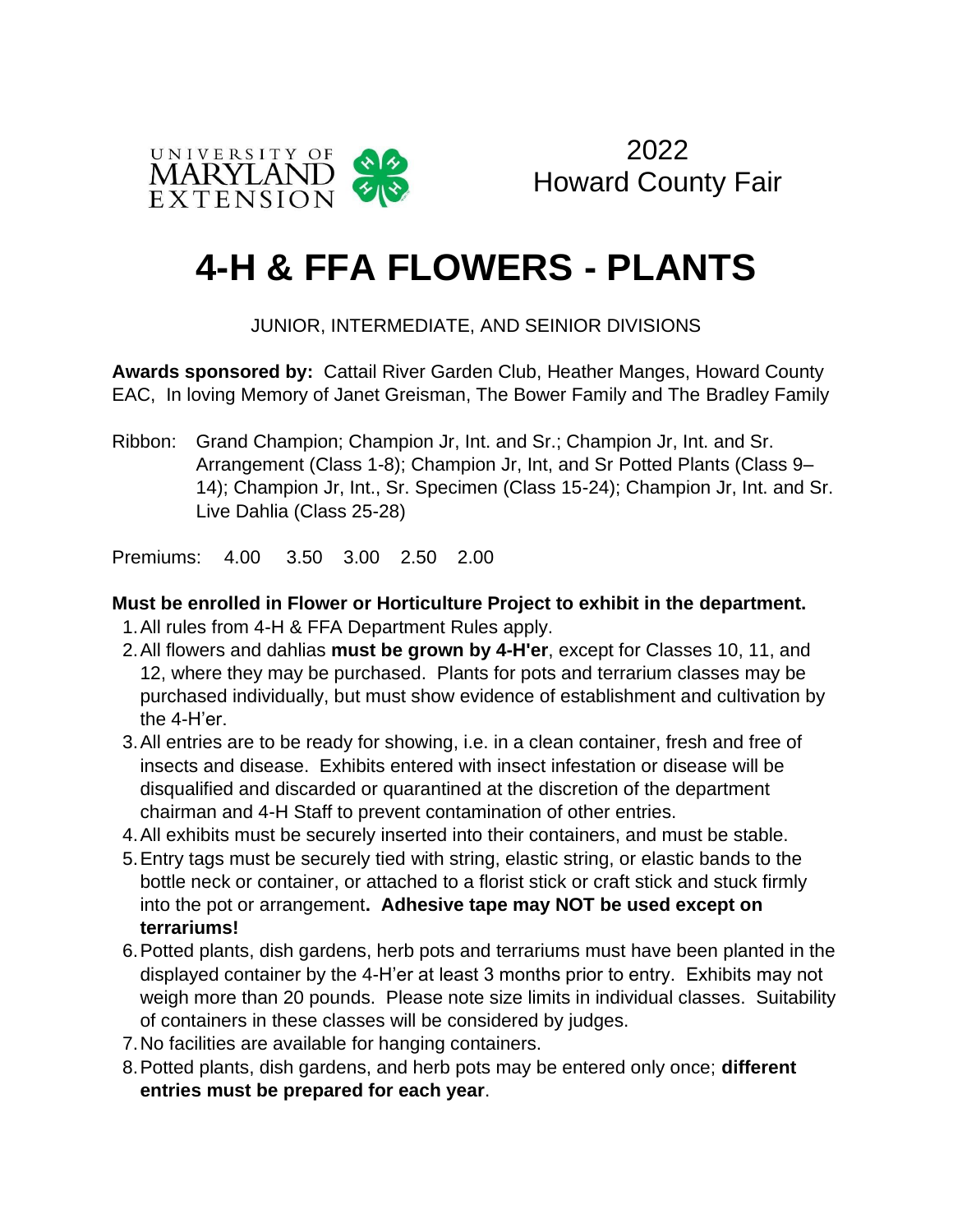## **4-H & FFA FLOWERS - Cont.**

 9.Exhibit specimens in classes 15 -28, excluding Class 23. All entries must be displayed in a CLEAR GLASS vase or GLASS LABEL FREE beverage bottle. Water bottles or bottles with peeling labels are not permitted. The department has a supply of display vases for gladioli or giant dahlias. Exhibitors are responsible for transferring their specimens to these vases. All specimens must have stems at least 3" long.

### **CLASSES:**

- 1.Arrangement Not under 3" and not over 6"
- 2.Arrangement Not Under 6"
- 3.Dried Arrangement (home dried)
- 4.Arrangement of Artificial Flowers (purchased)
- 5.Corsages (fresh, purchased flowers) Individual flower
- 6.Corsages (fresh, purchased flowers) Spray type
- 7.Live Christmas Decoration or Arrangement
- 8.Arrangement with the most unusual container
- 9.Potted Plants (1 best specimen) House Plant Container not to exceed 10" in diameter or height.
- 10.Potted Plants Begonia Container not to exceed 10" diameter or height.
- 11.Potted Plants African Violet Container not to exceed 8" diameter.
- 12.Dish Garden (at least 3 plants) Foliage house plant Container not to exceed 12" diameter.
- 13.Dish Garden (at least 3 plants) Cacti and/or succulents Container not to exceed 12" diameter.
- 14.Terrarium (with cover or lid) Maximum size (10 gallons)
- 15.Specimens Petunia (3 blooms)
- 16.Specimens Marigold (3 blooms)
- 17.Specimens Black-eye Susan (3 blooms)
- 18.Specimens Gladiolus (1) in a tall stable vase or bottle
- 19.Specimens Zinnia (1)
- 20.Specimens Cockscomb (plume)
- 21.Specimens Cockscomb (celosia)
- 22.Specimens (5 different annual/perennial combination in a glass soft drink bottle or stable glass container.
- 23.Specimen Potted Herb, specimens of 3 varieties planted in herb jar or pot. Maximum container diameter 9", not including side "ports".
- 24.Specimen Rose 1 bloom (Must be labeled with type, i.e. hybrid tea, floribunda, miniature, English, etc.